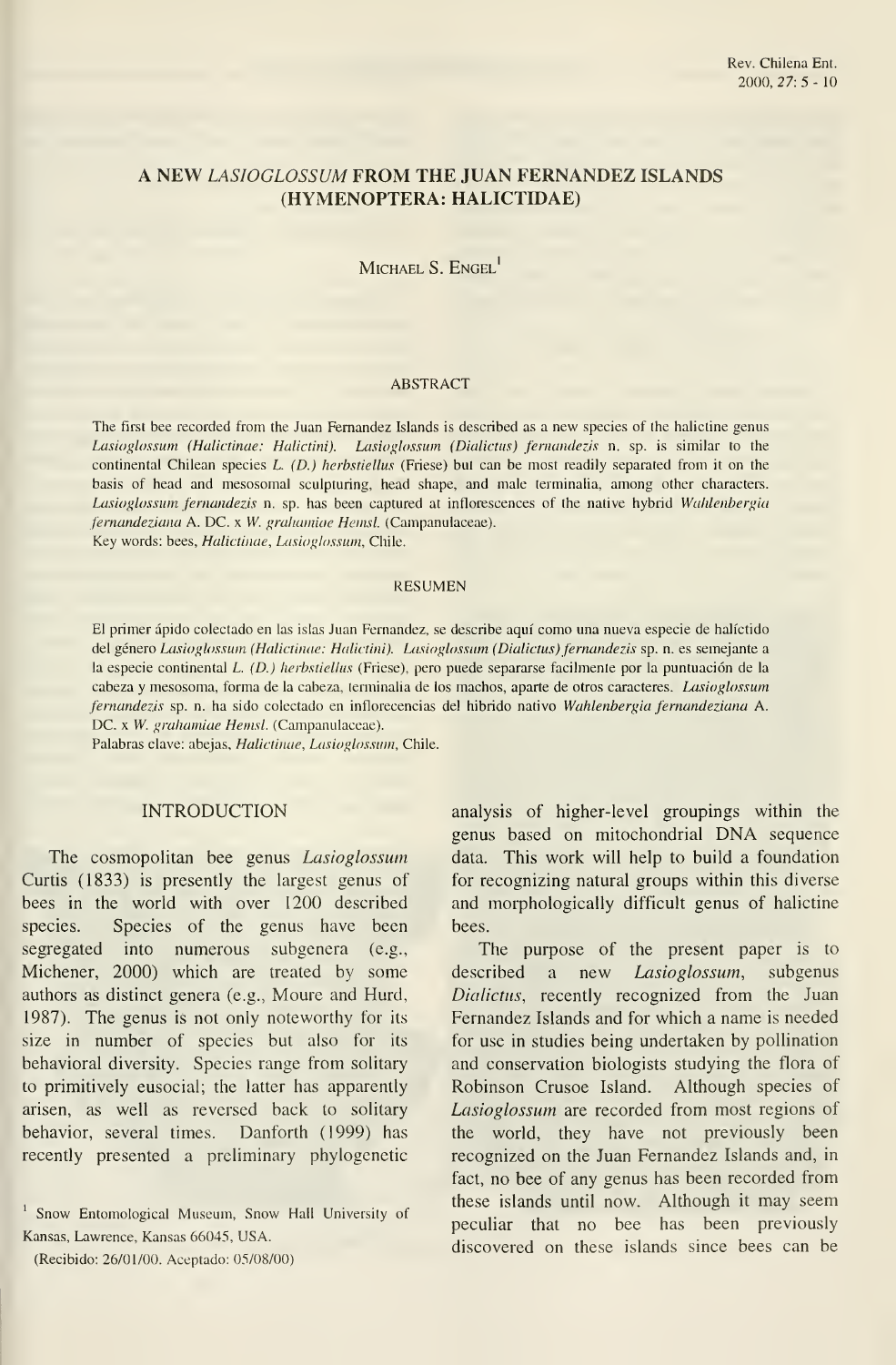quite conspicuous, species of Dialictus tend to be fairly small and are often overlooked, particularly if a given species is not common, The new species is most similar to the continental Chilean species Lasioglossum (Dialictus) herbstiellus (Friese, 1916) (see Diagnosis, below). Whether or not L. herbstiellus and the new species together form a natural group will have to await future cladistic work on the species-groups of Dialictus.

## MATERIAL AND METHODS

Material used in this study is deposited in the following institutions: American Museum of Natural History, New York, USA (AMNH); Snow Entomological Collection, University of Kansas, Lawrence, Kansas, USA (SEMC); the Natural History Museum (British Museum), London, United Kingdom (BMNH); Museo Nacional de Historia Natural, Santiago, Chile (MNNC); Entomology Collection, Department of Ecology and Evolutionary Biology, University of Connecticut, Storrs, Connecticut, USA (UCMS); and Dr. Haroldo Toro Collection, Universidad Católica de Valparaíso, Valparaíso, Chile (UCVC).

Morphological terminology in the description generally follows that proposed by Michener (1944) while the format for the description follows that generally used elsewhere for halictine bees (e.g., Engel, 1997, 1999, 2000; Engel and Brooks, 1998). The following abbreviations are used: F, flagellomere; S, sternum; T, tergum.

## **SYSTEMATICS**

# Lasioglossum (Dialictus) fernandezis n. sp. (Figures 1-8)

Diagnosis: This species is similar to  $L$ .  $(D)$ .) herbstiellus but differs, outside of the slightly larger body size, in the following characteristics (alternate states for L. herbstiellus indicated in brackets):  $\mathcal{Q}$ : rugulose sculpturing on the basal área of the propodeum that does not form distinct striae medially although laterally, lateral striae distincdy reaching onto upper part of lateral propodeal surface (Figs. 5-6) [lateral striae end at ridge between basal área and lateral surface, not extending onto dorsal margin of lateral surface]; punctures with similar spacing on either side of parapsidal line borders (Figs. 3-4) [the punctures along the inner border are distinctly more widely spaced than those outside of the parapsidal line]; preépisternal sulcus a broad, deeply impressed área composed of a single row of areolae [preepisternal sulcus a narrow, impressed line, not composed of areolae]; metasomal terga with faint, minute punctures separated by 2-3 times a puncture width [metasomal with distinct, numerous, small punctures separated by a puncture width].  $\Diamond$ : Head not elongate, wider



Figs. 1-2: Lasioglossun (Dialictus) fernandezis n. sp.; frontal view of heads. 1. Female. 2. Male.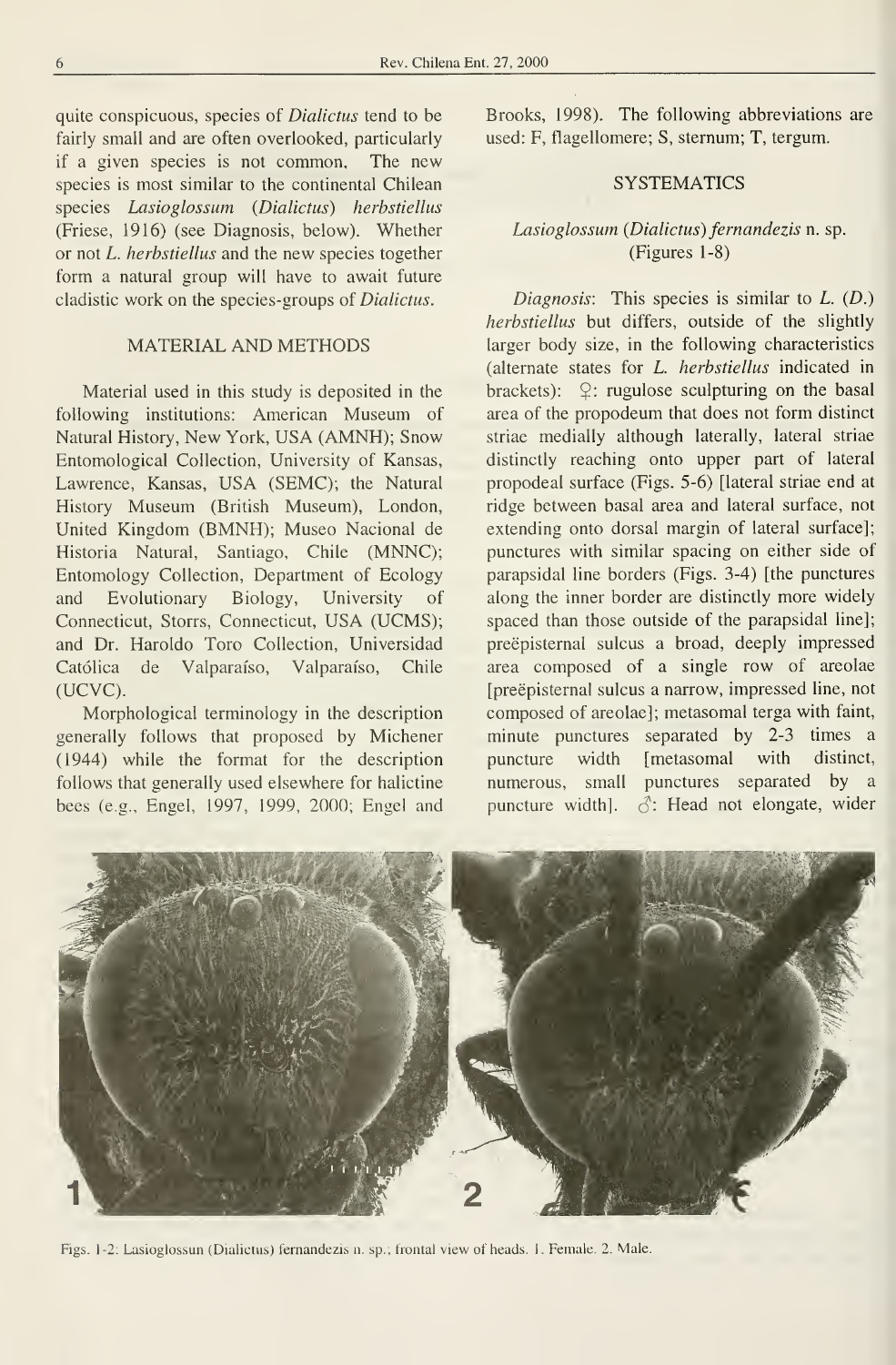than long (Fig. 2) [head distinctly elongate, longer than wide]; F2 about 1.25-1.5 times longer than Fl (Fig. 2) [F2 about twice as long, or longer, than Fl]; apical process of S7 slightly emarginate and not expanded at its apex; retrorse lobe more elongate and densely setose; gonostylus smaller; volsella broader.

Description: FEMALE: Total body length 6.16 mm; forewing length 4.0 mm. Head wider than long (length 1.36 mm, width 1.58 mm) (Fig. 1). Hypostomal ridge carínate, ridges parallel (not diverging anteriorly), anterior angle rounded. Labrum with subapical, transverse basal elevation. Mandible with weak subapical tooth. Malar space transverse, base of mandible nearly contiguous with lower margin of compound eye. Distal half of clypeus below lower tangent of compound eyes; epistomal sulcus forming a slightly obtuse angle. Inner margin of compound eye weakly emarginated above level of antennal sockets. Frontal line strongly carínate from just below antennal sockets to half of distance between antennal sockets and median ocellus. Scape 0.6 mm in length. Gena as broad as compound eye in lateral view. Preoccipital ridge rounded. Intertegular distance 1.22 mm; metanotal length just over one-half scutellar length; basal área of propodeum about as long as scutellum. Basal vein distad cu-a by twice vein width; Ir-m distad Im-cu by twice vein width, Ir m straight; 2r-m distad 2m-cu by five times vein width, 2r-m curved outward; Ir-m, 2r-m, 2m-cu, and M beyond Im-cu weakened, faint; first submarginal cell approximately as long as combined lengths of second and third submarginal cells; second submarginal cell narrowed anteriorly; anterior border of second submarginal cell approximately equal to that of third submarginal cell; posterior border of second submarginal cell slightly shorter than that of third submarginal cell; marginal cell apex acute; distal hamuli arranged 2-1-2. Metabasitibial plate strongly bordered along all sides, pointed at apex; inner metatibial spur pectinate, four long teeth (excluding apex).

Clypeus with widely scattered, faint, coarse punctures, integument between punctures imbricate. Supraclypeal area with smaller punctures than those of clypeus and slightly more well-defined, punctures separated by a puncture

width or more, integument between punctures imbricate. Face below level of antennal sockets with well-defined, small punctures separated by a puncture width or less, integument between punctures imbrícate except in lower paraocular area near malar space where punctures are smaller and separated by up to four times a puncture width, integument between punctures faintly imbrícate; above level of antennal sockets punctures nearly contiguous, integument between punctures, where evident, imbrícate. Scape impunctate, imbricate. Vertex behind ocelli and gena with widely scattered, faint, minute punctures, integument imbrícate. Postgena longitudinally striate. Pronotum minutely imbricate. Mesoscutum with small punctures separated by a puncture width, integument between punctures imbrícate except on central disc and along anterior border punctures more widely spaced, fainter, and on faintly imbrícate



Figs. 3-4. Lasioglossum (Dialictus) fernandezis n. sp.; mesoscutal surfaces. 3. Female. 4. Male.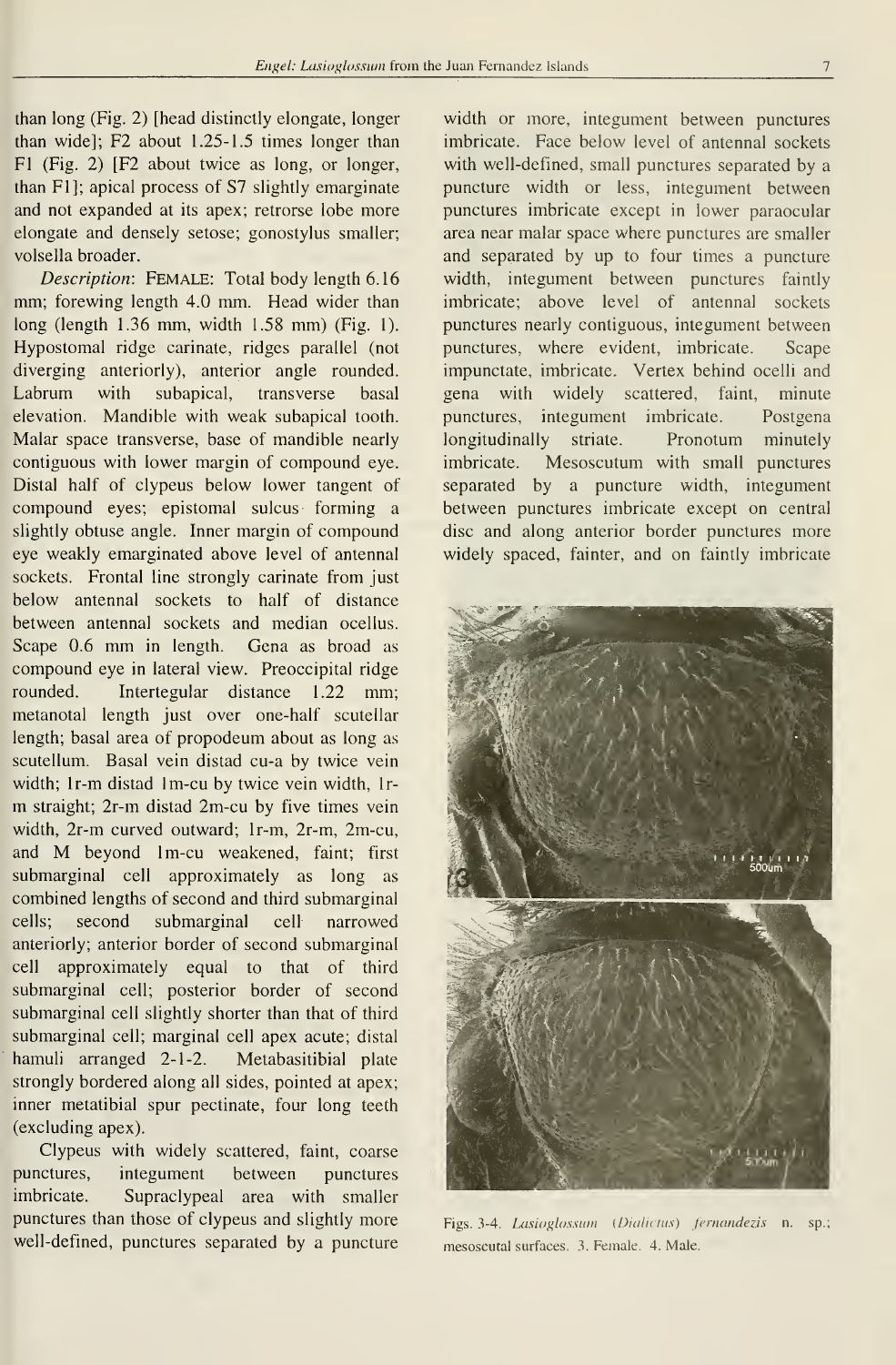

Figs. 5-6. Lasioglossum (Dialictus) fernandezis n. sp.; basal área of propodeum. 5. Female. 6. Male.

integument (Fig. 3); punctures on either side of parapsidal lines evenly spaced (Fig. 3); scutellum as on mesoscutum except punctures separated by a puncture width or less and slightly smaller; tegula with widely scattered, faint, minute punctures, punctures slightly more numerous along anterior and posterior borders, integument between punctures smooth. Metanotum with minute punctures separated by a puncture width, integument between punctures faintly imbrícate. Preépisternum coarsely rugulose, preépisternal sulcus a broadly impressed área composed of a single row of areolae. Hypoepimeron with small punctures separated by less than a puncture width, integument between punctures imbrícate; mesepisternum below scrobe with coarse, faint punctures separated by iess than a puncture width, integument between punctures imbrícate, punctures become more widely separated on ventral half. Metepisternum along dorsal third

with transverse striae, ventral two-thirds with small, contiguous punctures. Dorsal-facing, basal área of propodeum strongly rugulose, medially without distinct striae, laterally with some strong striae that extend beyond ridge between dorsal and lateroposterior surfaces of propodeum (Fig. 5); lateral surface with ends of striae from dorsal surface along dorsal margin, otherwise imbrícate; posterior surface imbrícate. Metasomal terga and sterna imbrícate; TI -4 with faint, minute punctures on central discs, punctures separated by 2-3 times a puncture width.

Mandible dark brown with reddish brown apex. Proboscis dark brown. Labrum, clypeus, and supraclypeal área dark brown to black; antenna dark brown; remainder of head dull metallic green or blue-green. Mesosoma dullmetallic green or blue-green; tegula and legs dark brown. Wing veins light brown or amber, membrane hyaline. Metasoma dark brown with dull-metallic green highlights.

Pubescence generally white and with numerous minute branches. Face with long, mostly simple setae intermixed with shorter, plumose setae; postgena with long, widely scattered, branched setae. Mesosoma with scattered long, branched setae. Metasomal terga with short setae, subappressed, most setae simple; setae progressively longer, more numerous, and more branched on apical terga; sterna with scattered, long, branched setae, those setae on S5- S6 distinctly shorter and more numerous than on previous sterna.

Male: As described for the female with the following modifications: Total body length 5.96 mm; forewing length 3.83 mm. Head distinctly wider than long (length 1.42 mm, width 1.50 mm). Scape 0.33 mm in length, not reaching to median ocellus; F2 about 1.25-1.5 times length of Fl; Fl with inner, basal swelling with dense, microscopic setae (Fig. 2); F2 as long as F3. Intertegular distance 1.03 mm. Terminalia as in Figs. 7-8.

Mesoscutum between punctures smooth, not imbrícate, punctures over central disc more faint than those of female (Fig. 4). Metasomal terga with minute punctures more numerous and slightly more well-defined.

Typical sexual differences in pubescence (e.g., absence of scopa).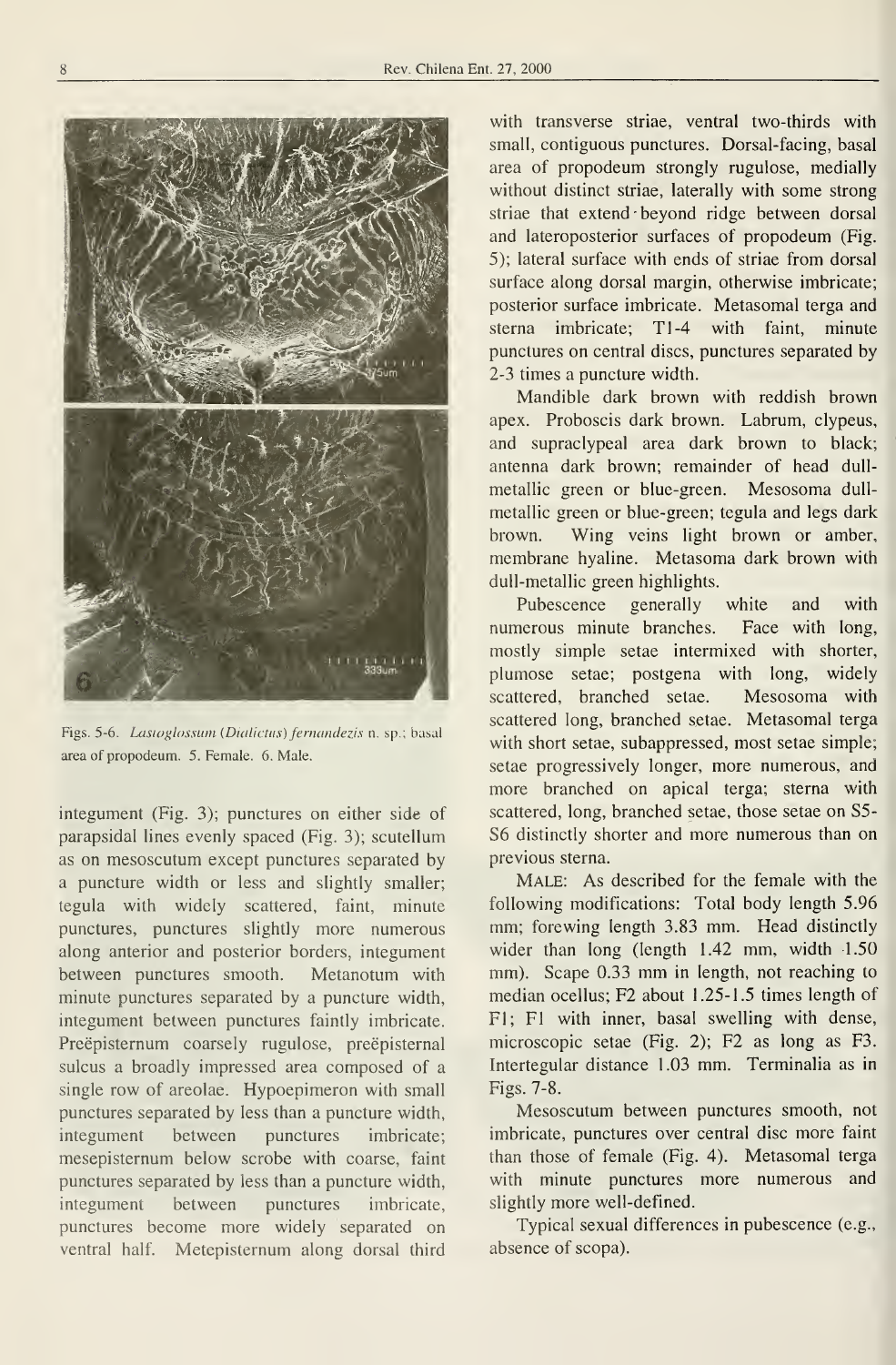

Figs. 7-8. Lasioglossum (Dialictus) fernandezis n. sp., male terminalia. 7. Genital capsule; left half is the ventral view, right half is the dorsal view. 8. Hidden and fused stema 7 and 8.

Holotype: CHILE: Archipelago J. [Juan] Fernandez, I. [Isla] Robinson, 4-XI-1980 [4 November 1980], H. Flores  $(2, MNNC)$ .

Paratypes: CHILE: Archipelago J. [Juan] Fernandez, I. [Isla] Robinson, 4-XI-1980 [4 November 1980], H. Flores  $(82 \n\sqrt{2}HCVC,$  $2\sqrt{2}$ SEMC,  $2\sqrt{2}$ BMNH,  $4\sqrt{2}$ MNNC, 4 ? PAMNH). CHILE: V Region, I. J. [Islas] Juan] Fernandez, X-1981 [October 1981], H. Toro ( $6291\text{AHCVC}$ ). [CHILE]: Juan Fernandez Islands, CONAF, 20 Jan. [January] 1996, G. J. Anderson, #19, ex: Wahlenbergia larrainii (1\$UCMS). [CHILE]: Juan Fernandez Islands, CONAF, 23 Jan. [January] 1996, G. J. Anderson, #20, ex: Wahlenbergia larrainii ( $1\text{AUCMS}$ ). [CHILE]: Juan Fernandez Islands, CONAF, <sup>12</sup> Jan. [January] 1996, G. J. Anderson, #7, ex: Wahlenbergia larrainii ( $1\text{AUCMS}$ ). [CHILE]: Juan Fernandez Is. [Islands], Masatierra, 5 Jan. [January] 1997, Mirador Trail, 160-170 m, G. J. Anderson, #4041 ( $1\text{d}$ UCMS).

Floral associations: This species has been collected at the native hybrid Wahlenbergia fernandeziana A. DC. x W. grahamiae Hemsl. (Campanulaceae) previously known by the name W. larrainii (Bertero) Skottsb. (Lammers, 1996).

Distribution: At present this species is known only from Robinson Crusoe Island in the Juan Fernandez Archipelago, Chile.

Etymology: The specific epithet is a reference to the Juan Fernandez Islands.

### ACKNOWLEDGMENTS

<sup>I</sup> am grateful to Drs. Haroldo Toro, Greg Anderson, and Gabriel Bernardello for bringing this material to my attention. <sup>I</sup> am additionally grateful to Dr. Toro for making material from his collection available for study, for the donation of specimens, for a careful reading of the manuscript, and for translating my title and abstract into Spanish; and to Molly G. Rightmyer and Tam C. Nguyen for comments on the text. Two anonymous reviewers provided valuable critiques of an earlier version of the paper.

### **REFERENCES**

- CURTIS, J. 1833. British Entomology, vol. 10. Privately published, London.
- DANFORTH, B.N. 1999. Phylogeny of the bee genus Lasioglossum (Hymenoptera: Halictidae) based on mitochondrial COI sequence data. Syst. Entomol., 24: 377-393.
- Engel, M.S. 1997. Two new neotropical bee species of the genus Neocorynura from Panamá (Hymenoptera: Halictidae). Dtsch. Entomol. Z., 44: 19-25.
- ENGEL, M.S. 1999. A new species of the bee genus Neocorynura from the Andes of Ecuador (Hymenoptera, Halictidae, Augochlorini). Spixiana, 22: 173-178.